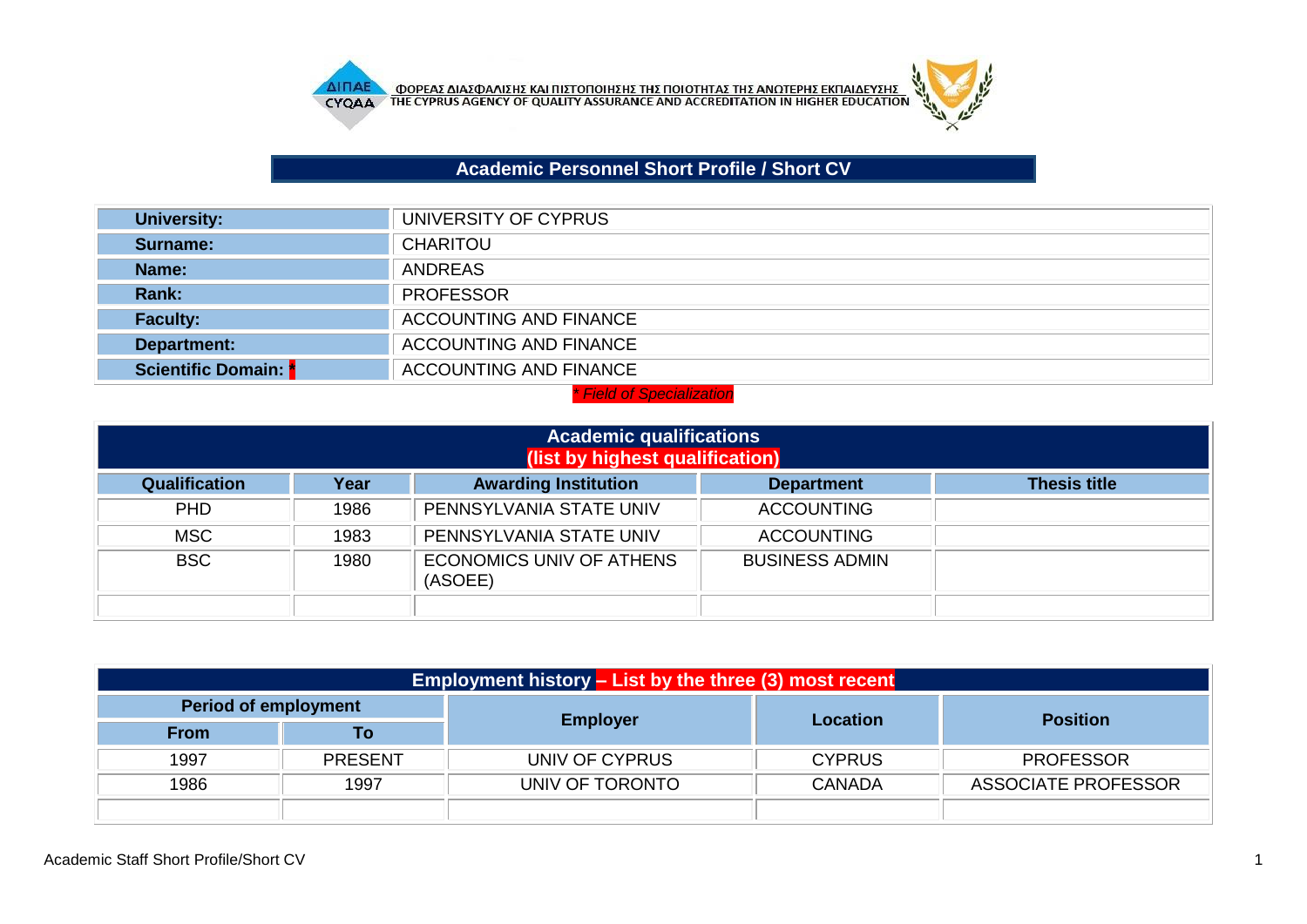|                       | Key refereed journal papers, monographs, books, conference publications etc. List the five (5) more recent and other five<br>(5) selected - (max total 10) |                     |                      |                                                               |      |              |
|-----------------------|------------------------------------------------------------------------------------------------------------------------------------------------------------|---------------------|----------------------|---------------------------------------------------------------|------|--------------|
| Ref.<br><b>Number</b> | Year                                                                                                                                                       | <b>Title</b>        | <b>Other authors</b> | <b>Journal and</b><br><b>Publisher /</b><br><b>Conference</b> | Vol. | <b>Pages</b> |
|                       |                                                                                                                                                            | <b>SEE ATTACHED</b> |                      |                                                               |      |              |
| $\mathcal{P}$         |                                                                                                                                                            |                     |                      |                                                               |      |              |
| 3                     |                                                                                                                                                            |                     |                      |                                                               |      |              |
| 4                     |                                                                                                                                                            |                     |                      |                                                               |      |              |
| 5                     |                                                                                                                                                            |                     |                      |                                                               |      |              |
| 6                     |                                                                                                                                                            |                     |                      |                                                               |      |              |
| 7                     |                                                                                                                                                            |                     |                      |                                                               |      |              |
| 8                     |                                                                                                                                                            |                     |                      |                                                               |      |              |
| 9                     |                                                                                                                                                            |                     |                      |                                                               |      |              |
| 10                    |                                                                                                                                                            |                     |                      |                                                               |      |              |

|                       | Exhibitions (where applicable). List the five (5) more recent and other five (5) selected.<br>(max total 10) |                     |                              |           |                           |
|-----------------------|--------------------------------------------------------------------------------------------------------------|---------------------|------------------------------|-----------|---------------------------|
| Ref.<br><b>Number</b> | <b>Date</b>                                                                                                  | <b>Topic</b>        | <b>International / Local</b> | Location* | <b>Role in Exhibition</b> |
|                       |                                                                                                              | <b>SEE ATTACHED</b> |                              |           |                           |
| 2                     |                                                                                                              |                     |                              |           |                           |
| 3                     |                                                                                                              |                     |                              |           |                           |
| $\overline{4}$        |                                                                                                              |                     |                              |           |                           |
| 5                     |                                                                                                              |                     |                              |           |                           |
| 6                     |                                                                                                              |                     |                              |           |                           |
| 7                     |                                                                                                              |                     |                              |           |                           |
| 8                     |                                                                                                              |                     |                              |           |                           |
| 9                     |                                                                                                              |                     |                              |           |                           |
| 10 <sup>1</sup>       |                                                                                                              |                     |                              |           |                           |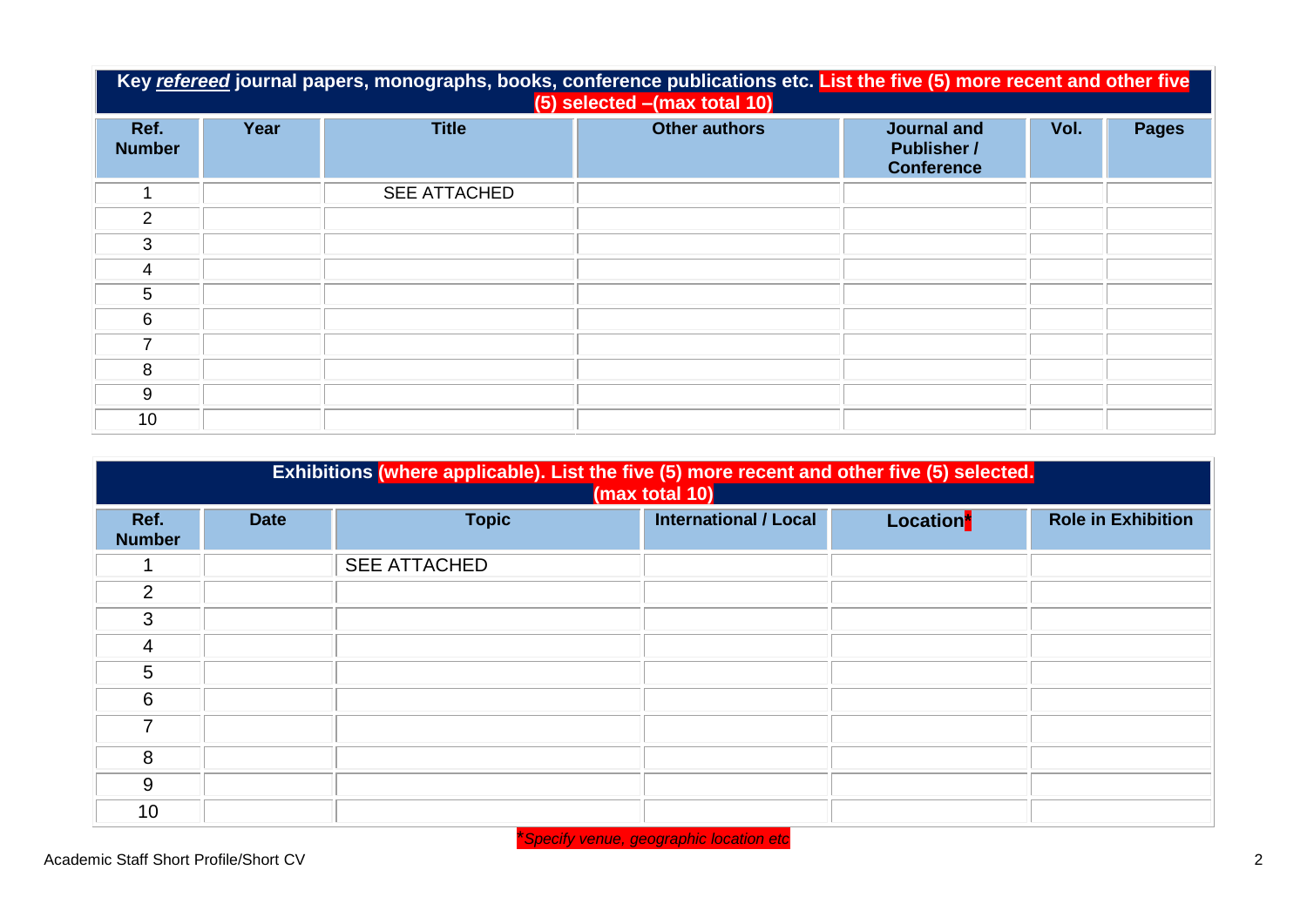|                       | Research Projects. List the five (5) more recent and other five (5) selected<br>(max total 10) |                     |                  |                                 |  |
|-----------------------|------------------------------------------------------------------------------------------------|---------------------|------------------|---------------------------------|--|
| Ref.<br><b>Number</b> | <b>Date</b>                                                                                    | <b>Title</b>        | <b>Funded by</b> | <b>Project Role<sup>*</sup></b> |  |
|                       |                                                                                                | <b>SEE ATTACHED</b> |                  |                                 |  |
| $\overline{2}$        |                                                                                                |                     |                  |                                 |  |
| 3                     |                                                                                                |                     |                  |                                 |  |
| 4                     |                                                                                                |                     |                  |                                 |  |
| 5                     |                                                                                                |                     |                  |                                 |  |
| 6                     |                                                                                                |                     |                  |                                 |  |
| ⇁                     |                                                                                                |                     |                  |                                 |  |
| 8                     |                                                                                                |                     |                  |                                 |  |
| 9                     |                                                                                                |                     |                  |                                 |  |
| 10                    |                                                                                                |                     |                  |                                 |  |

### *\*Project Role: i.e. Scientific/Project Coordinator, Research Team Member, Researcher, Assistant Researcher, other*

|                       | Consulting Services and/or Participation in Councils / Boards/ Editorial Committees.<br>List the five (5) more recent |                     |                                               |                       |  |
|-----------------------|-----------------------------------------------------------------------------------------------------------------------|---------------------|-----------------------------------------------|-----------------------|--|
| Ref.<br><b>Number</b> | <b>Period</b>                                                                                                         | <b>Organization</b> | <b>Title of Position or</b><br><b>Service</b> | <b>Key Activities</b> |  |
|                       |                                                                                                                       | <b>SEE ATTACHED</b> |                                               |                       |  |
| ◠                     |                                                                                                                       |                     |                                               |                       |  |
| ◠                     |                                                                                                                       |                     |                                               |                       |  |
|                       |                                                                                                                       |                     |                                               |                       |  |
|                       |                                                                                                                       |                     |                                               |                       |  |

| Awards / International Recognition (where applicable). List the five (5) more recent and other five (5) selected.<br>(max total 10) |             |       |                    |
|-------------------------------------------------------------------------------------------------------------------------------------|-------------|-------|--------------------|
| Ref.                                                                                                                                | <b>Date</b> | Title | <b>Awarded by:</b> |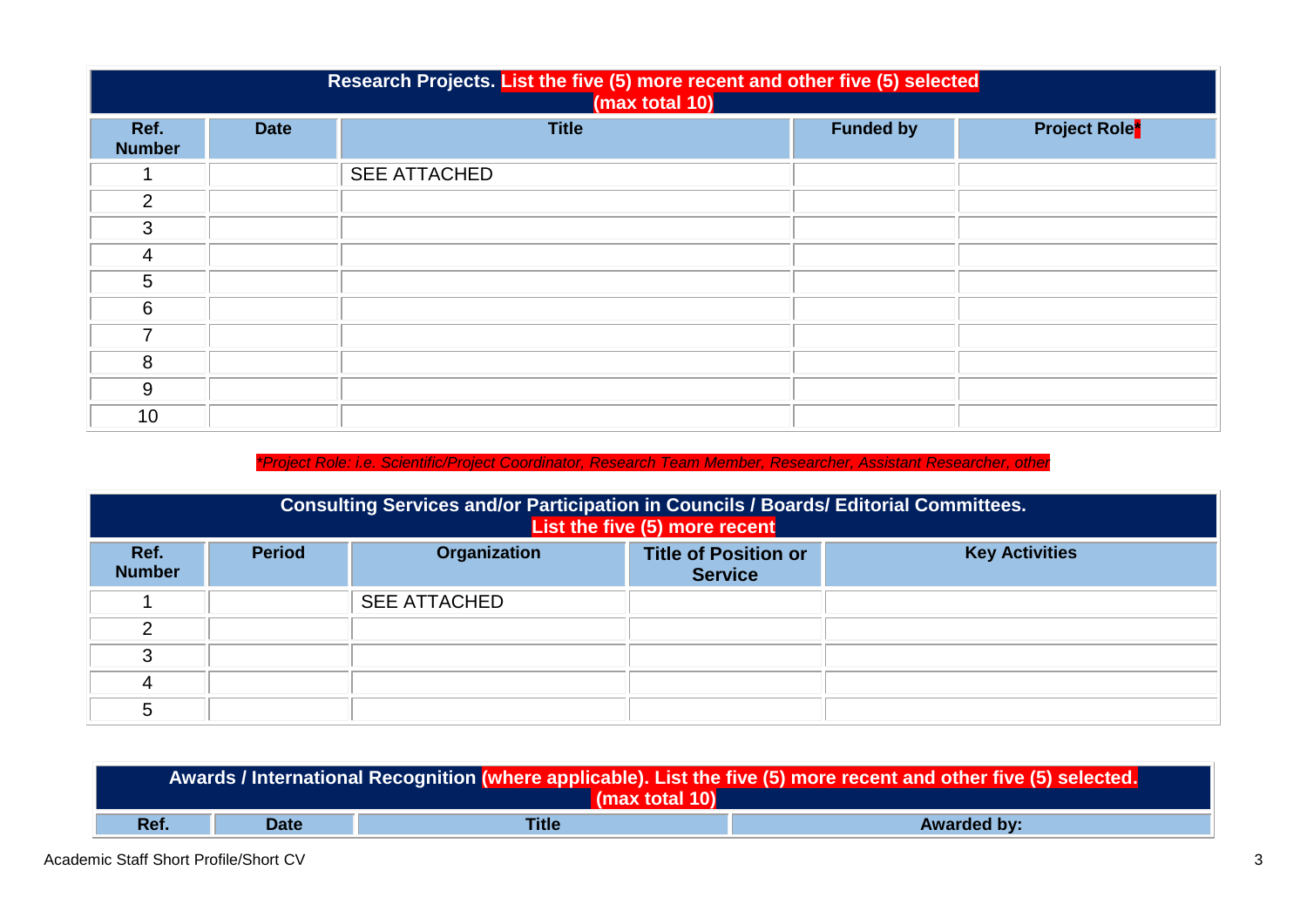| <b>Number</b> |                     |  |
|---------------|---------------------|--|
|               | <b>SEE ATTACHED</b> |  |
| $\mathcal{D}$ |                     |  |
| 3             |                     |  |
| 4             |                     |  |
| 5             |                     |  |
| 6             |                     |  |
|               |                     |  |
| 8             |                     |  |
| 9             |                     |  |
| 10            |                     |  |

| Other Achievements. List the five (5) more recent and other five (5) selected.<br>(max total 10) |             |                     |                        |  |
|--------------------------------------------------------------------------------------------------|-------------|---------------------|------------------------|--|
| <b>Ref. Number</b>                                                                               | <b>Date</b> | <b>Title</b>        | <b>Key Activities:</b> |  |
|                                                                                                  |             | <b>SEE ATTACHED</b> |                        |  |
| 2                                                                                                |             |                     |                        |  |
| 3                                                                                                |             |                     |                        |  |
| 4                                                                                                |             |                     |                        |  |
| 5                                                                                                |             |                     |                        |  |
| 6                                                                                                |             |                     |                        |  |
| 7                                                                                                |             |                     |                        |  |
| 8                                                                                                |             |                     |                        |  |
| 9                                                                                                |             |                     |                        |  |
| 10                                                                                               |             |                     |                        |  |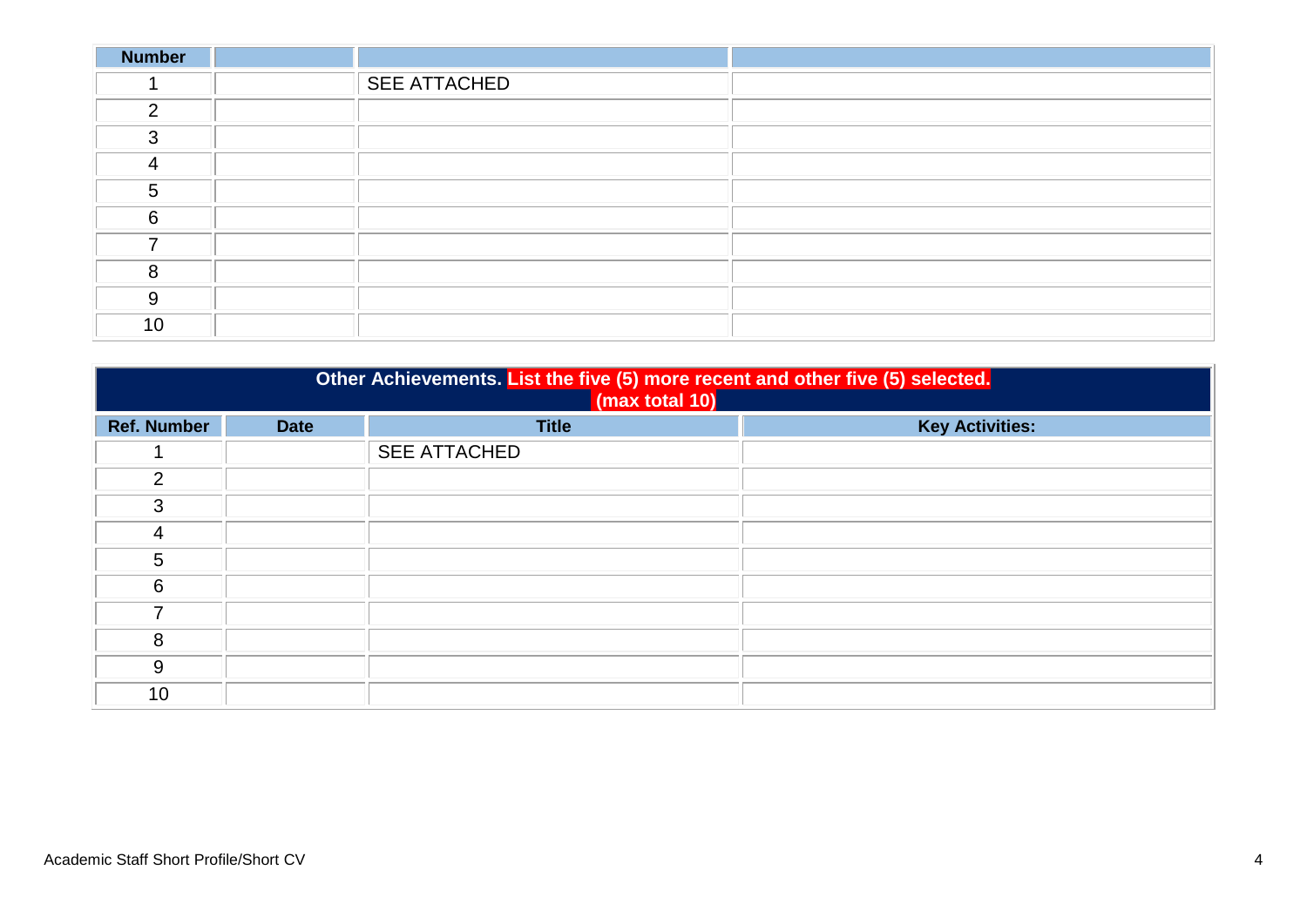### Prof. Andreas G. Charitou, Ph.D, CMA

### **PUBLICATIONS** *(Refereed, in international refereed Journals) Latest 10 publications*

Charitou A, I. Karamanou (2020), Sleeping with the Enemy: Should Investment Banks Be Allowed to Engage in Prop Trading? Review of Accounting Studies (forthcoming).

Charitou A, I. Karamanou and G. Loizides (2020), Intention to acquire and M&As: Evidence from European IPOs, The International Journal of Accounting (forthcoming)

Charitou A, I. Karamanou and N. Lambertides (2019), The informational role of analysts after information loss (20F), Journal of Corporate Finance.

Charitou A, N. Floropoulos, I. Karamanou and G. Loizides, (2018), Non-Gaap Earnings Disclosures On The Face Of The Income Statement By UK Firms: The Effect On Market Liquidity, International Journal of Accounting.

Charitou A., I. Karamanou and A. Kopita (2018), Are analyst stock recommendation revisions more informative in the post-IFRS period? Journal of Business Finance and Accounting.

Charitou A., I. Karamanou and A. Kopita (2017), The determinants and valuation effects of classification choice on the statement of cash flows, Accounting and Business Research.

Charitou A., and C. Louca (2017), Why do Canadian Firms Cross-List? The Flip Side of the Issue, Abacus: Journal of Accounting, Finance and Business Studies,

Charitou, A., (2016) Discussion of The Association between Energy Taxation, Participation in an Emissions Trading System, and the Intensity of Carbon Dioxide Emissions in the European Union, International Journal of Accounting.

Charitou A., I. Georgiou and A. Soteriou (2016), The Role of Corporate Governance and the Success of Quality Management Strategy Implementation, Multinational Finance Journal.

Charitou, A., (2015) Discussion of Equity Financing and Social Responsibility: Further International Evidence, International Journal of Accounting.

Charitou A., I. Karamanou and N. Lambertides (2014), The Economic Consequences of the IFRS Adoption on Default Risk, Journal of Accounting, Auditing and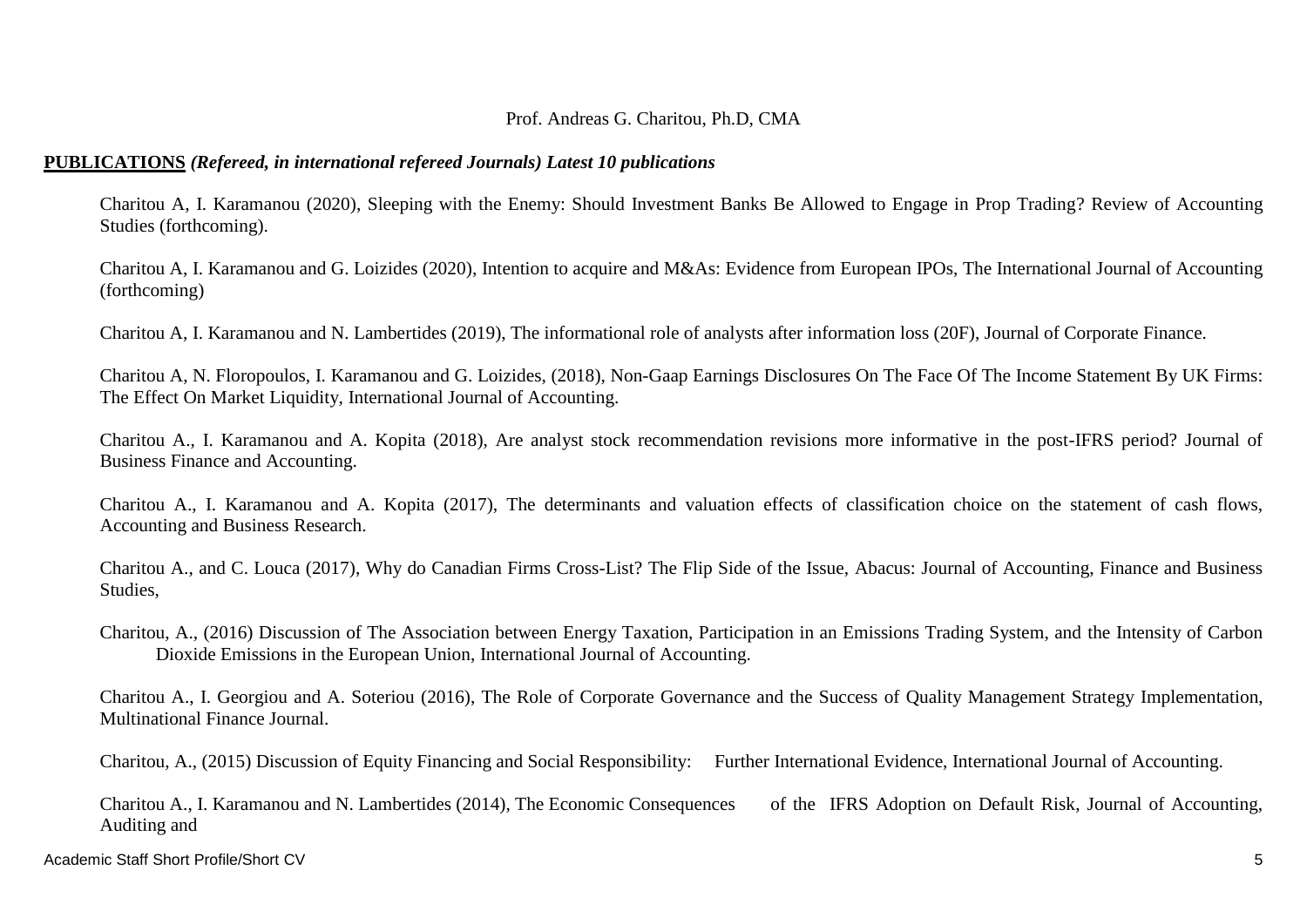Finance.

Charitou, A., (2014) Corporate Governance and Initial Public Offerings: An International Perspective, By A. Zattoni and W. Judge, Book Review, Accounting in Europe.

Charitou A, D. Dionysiou, N. Lambertides, and L Trigeorgis (2013), 'Alternative bankruptcy prediction models using option-pricing theory,' Journal of Banking and Finance.

Charitou, A., E. Constantinidis and C. Louca (2012), "The Relation between Changes in the Information Content of Earnings and Expected Stock Returns: Empirical Evidence for Japan, Investment Management and Financial Innovations.

Charitou A., N. Lambertides, and G. Theodoulou (2011), Dividend Increases and Initiations and Default Risk in Equity Returns, , Journal of Financial and Quantitative Analysis (JFQA).

Charitou A., N. Lambertides and G. Theodoulou, (2011) Dividend policy and market reaction for established dividend payers in the event of earnings reductions, Journal of Accounting Auditing and Finance.

Charitou A., N. Lambertides and L. Trigeorgis (2011), "Distress Risk, Growth, and Earnings Quality", Abacus.

Charitou, A., N. Lambertides and G. Theodoulou (2010), "The Effect of Past Earnings and Dividends Patterns on the Information Content of Dividends When Earnings Are Reduced", Abacus, Vol. 46, No. 2.

## **PROCEEDINGS / CONFERENCES** *(Refereed, selected) Latest two years only.*

Charitou A, Karamanou and Z. Petrou, (2020), Changes in the Information Content of Analyst reports after the Global Settlement and Concurrent Regulations, Proceedings of the European Accounting Congress, May, 2020, Bucharest, Rumania. Accepted for presentation

Charitou A, N. Floropoulos, I. Karamanou (2020), Institutional investors' investment styles and analyst earnings forecasts, Proceedings of the European Accounting Congress, May, 2020, Bucharest, Rumania. Accepted for presentation

Charitou A, Karamanou and G. Loizides, (2020), Is the whole more than the sum of the parts? Underpricing and long-run IPO performance, Proceedings of the European Accounting Congress, May, 2020, Bucharest, Rumania. Accepted for presentation

Charitou A, Karamanou and A. Kopita, (2020), An empirical analysis of analyst's short run tips, Proceedings of the European Accounting Congress, May, 2020, Bucharest, Rumania. Accepted for presentation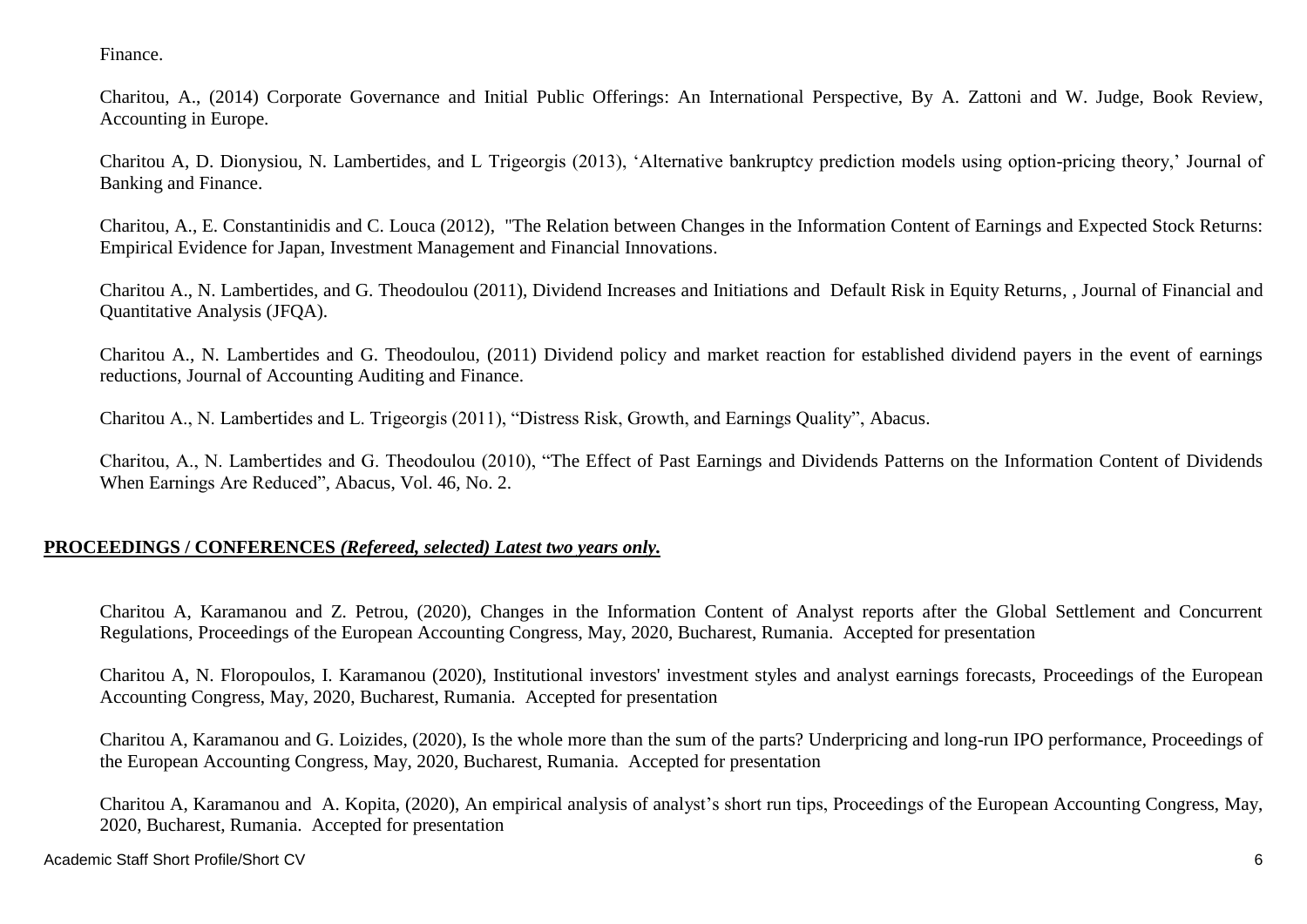Charitou A, Karamanou and Z. Petrou, (2019), Analysts' recommendations credibility: what can target prices tell us, Proceedings of the European Accounting Congress, May.

Charitou A, N. Floropoulos, I. Karamanou (2019), The analyst report's forecast horizon and bias, Proceedings of the European Accounting Congress, May.

Charitou A, Karamanou and G. Loizides, (2019), Underwriter Error and IPO Long-run Performance, Proceedings of the European Accounting Congress, May.

Charitou A, Karamanou and Z. Petrou, (2019), Analysts' recommendations credibility: what can target prices tell us, Proceedings of the Financial Management and Accounting Research Conference, Limassol, April.

Charitou A, N. Floropoulos, I. Karamanou (2019), The analyst report's forecast horizon and bias, Proceedings of the Financial Management and Accounting Research Conference, Limassol, April.

Charitou A, Karamanou and G. Loizides, (2019), Underwriter Error and IPO Long-run Performance, Proceedings of the Financial Management and Accounting Research Conference, Limassol, April.

Charitou A., (2019), Discussion of the Consistency in Management Earnings Guidance Patterns, Tang, The International Journal of Accounting Conference, Piraeus, Greece, June.

Charitou A., (2018), Session Chair on 'Is IFRS conditionally or unconditionally more conservative than local GAAP: Evidence for Japan, by F. Takeda, International Journal of Accounting Conference, Seoul, S. Korea, June, 2018.

Charitou A, Karamanou and G. Loizides, (2018), Who are the winners in IPOs: Empirical Evidence for the US, Proceedings of the European Accounting Congress, May, 2018, Milan, Italy.

Charitou A, N. Floropoulos, I. Karamanou and G. Loizides, (2018), Non-Gaap Earnings Disclosures On The Face Of The Income Statement By Uk Firms: The Effect On Market Liquidity, Proceedings of the European Accounting Congress, May, 2018, Milan, Italy.

Charitou A, Karamanou and Z. Petrou, (2018), Ex ante measure for recognizing bias in analyst recommendations, Proceedings of the European Accounting Congress, May, 2018, Milan, Italy.

Charitou A, Karamanou and A. Kopita, (2018), An empirical analysis of analyst's short run tips, Proceedings of the European Accounting Congress, May, 2018, Milan, Italy.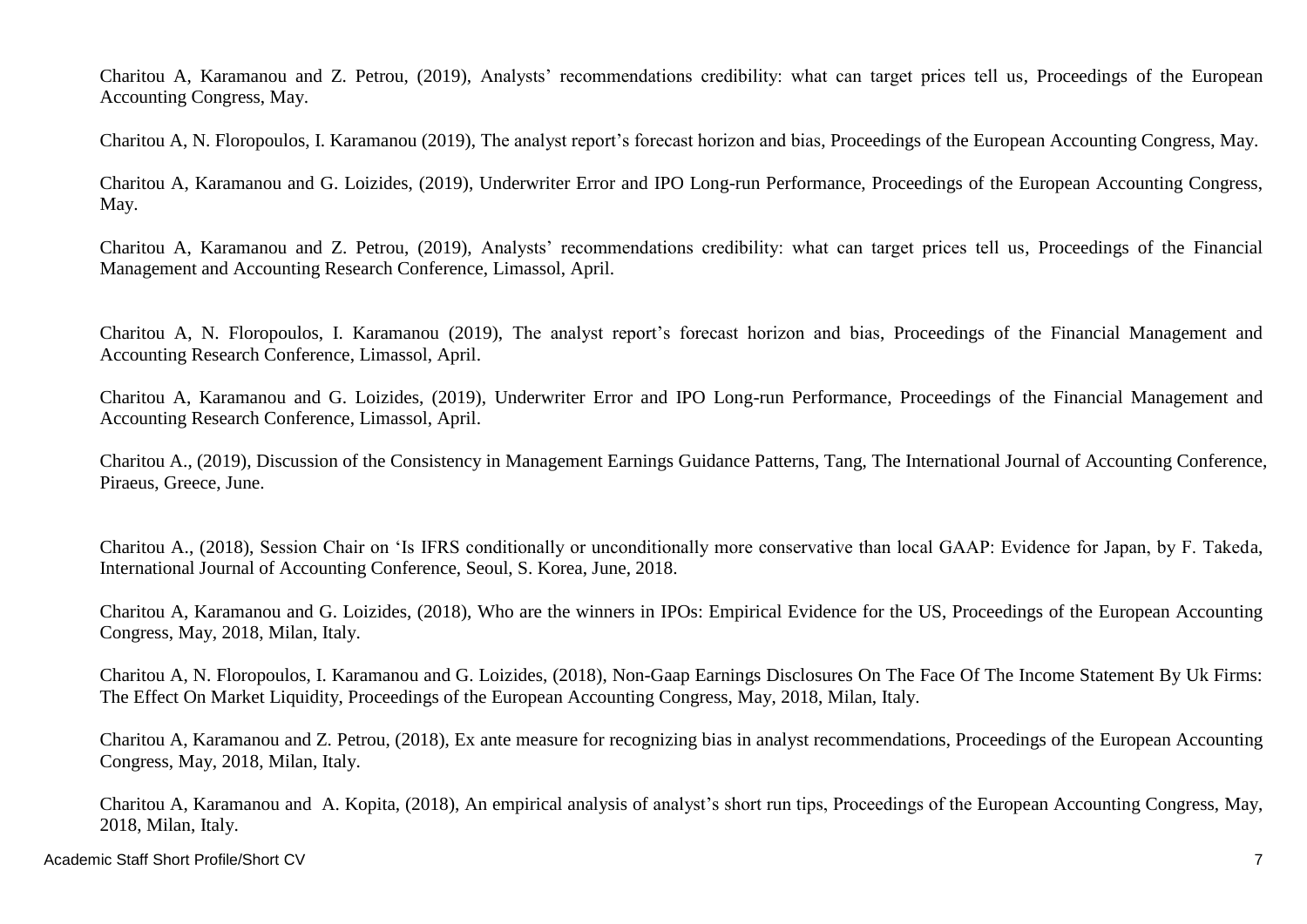Charitou A, I. Karamanou and A. Kopita (2017), Closing The Gap Of Analysts' Informativeness: An Empirical Analysis Of Short-Run Stock Tips, Proceedings of the European Accounting Congress, May, 2017.

Charitou A, N. Floropoulos, I. Karamanou and G. Loizides, (2017), Non-Gaap Earnings Disclosures On The Face Of The Income Statement By Uk Firms: The Effect On Market Liquidity, Proceedings of the European Accounting Congress, May, 2017.

Charitou A, I. Karamanou and G. Loizides, (2017), Information Asymmetry And Lead Underwriters' Role In The IPO Aftermarket: Empirical Evidence For The U.S. Before And After The Lock-Up Period, Proceedings of the European Accounting Congress, May, 2017.

Charitou A, (2017), Governance, Session Chair, Proceedings of the European Accounting Congress, May, 2017.

Charitou A, I. Karamanou and Z. Petrou (2017), Target Prices and Recommendations Bias, Proceedings of the Multinational Finance Conference, April, 2017.

Charitou A, I. Karamanou and A. Kopita (2017), Closing The Gap Of Analysts' Informativeness: An Empirical Analysis Of Short-Run Stock Tips, Proceedings of the Multinational Finance Conference, April, 2017.

Charitou A, N. Floropoulos, I. Karamanou and G. Loizides, (2017), Non-Gaap Earnings Disclosures on The Face of The Income Statement By UK Firms: The Effect On Market Liquidity, Proceedings of the Multinational Finance Conference, April, 2017.

Charitou A, N. Floropoulos, I. Karamanou, (2017), "The Effect of Institutional Ownership on Analyst Stock Recommendations: An Empirical Investigation"

Proceedings of the Multinational Finance Conference, April, 2017.

Charalambous C, A. Charitou A, and I. Karamanou (2017), The Effect of Golden Parachutes on Information Asymmetry, Proceedings of the Multinational Finance Conference, April, 2017.

Charitou A, (2017), Accounting Issues, Session Chair, Proceedings of the Multinational Finance Conference, April, 2017.

## **AD HOC REVIEWER (all international refereed journals published in USA, Canada, Europe, Australia)**

- Journal of Corporate Finance (USA)
- The Accounting Review (USA)
- Review of Accounting Studies (RAST) (USA)
- Contemporary Accounting Research (CAR) Canada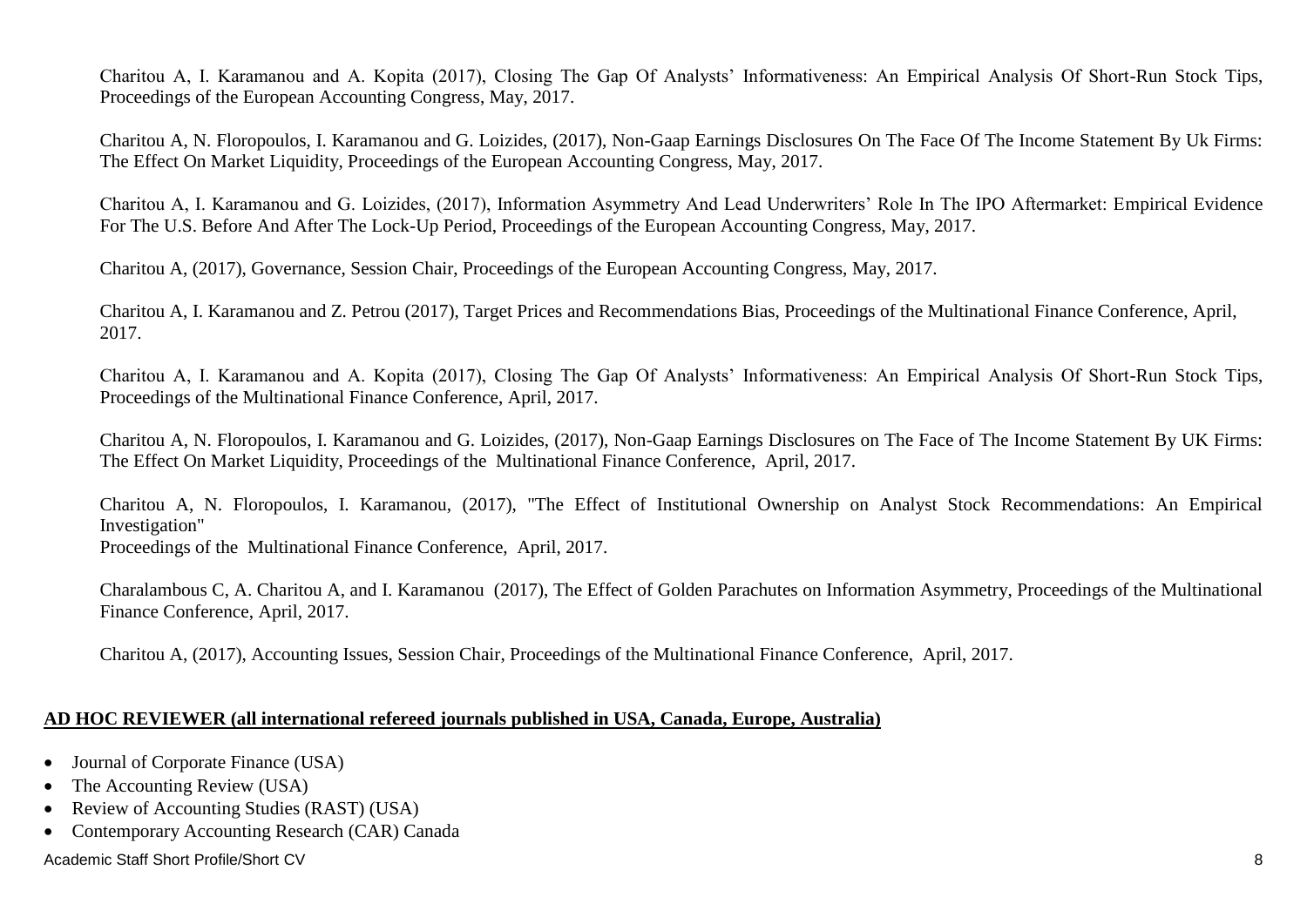- Journal of Banking and Finance
- Journal of Business, Finance and Accounting (UK)
- Journal of Accounting and Public Policy (USA)
- Accounting and Business Research (UK)
- Abacus: Journal of Accounting, Finance and Business Studies (Australia)
- European Accounting Review
- Journal of Business Research
- Multinational Finance Journal
- European Journal of Operations Research
- Journal of Accounting and Business Research
- International Journal of Accounting (USA)
- International Journal of Managerial Finance
- International Journal of Intelligent Systems in Accounting, Finance and Mgnt (USA)
- Canadian Accounting Academic Association
- American Accounting Association
- Journal of Accounting and Business Research

# **European Accounting Association (EAA)**

- Deputy Chair, European Accounting Association conference (2018 -present)
- EAA Scientific Committee Member

# **PROFESSIONAL MEMBERSHIPS**

- American Accounting Association
- European Accounting Association
- Institute of Certified Management Accountants, USA

# **MEMBER OF THE EDITORIAL BOARD**

- **Co-Editor:**
- International Journal of Accounting (USA) (March 2005 present)
- **Associate Editor**
- Abacus: Journal of Accounting, Finance and Business Studies (2012 present)